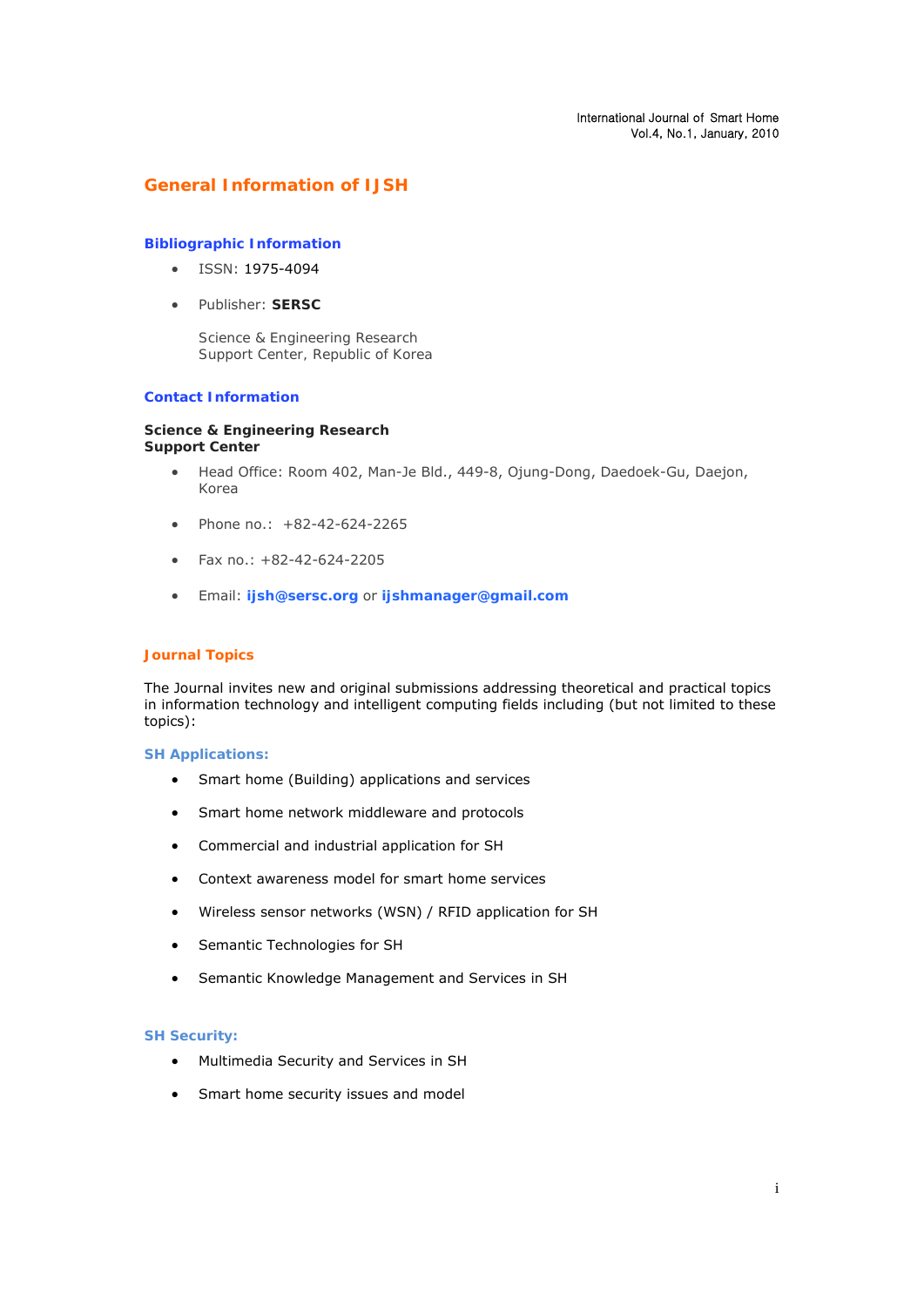#### International Journal of Smart Home Vol.4, No.1, January, 2010

- Access control and privacy protection in SH
- Forensics and Security Policy in SH
- WSN / RFID Security in SH
- Security Protocol for smart home service

### **SH Embedded Hardware and Software:**

- Embedded Hardware Support for SH
- Embedded Software for SH
- Embedded System Architecture for SH
- Real-time OS for SH
- Smart and Personal Devices for SH
- Power-Aware Computing for SH
- Middleware for SH
- Specification, Validation and Verification of Embedded Software

# **Editor-in-Chief**

**Sajal K. Das** University Texas at Arlington, USA Email: **das@cse.uta.edu**

# **Associate Editors**

# **Sajid Hussain**

Acadia University, Canada Email: sajid.hussain@acadiau.ca

### **Yan Zhang**

Simula Research Laboratory, Norway E-mail: yanzhang@ieee.org

### **Houcine Hassan**

Universidad Politecnica de Valencia, Valencia, Spain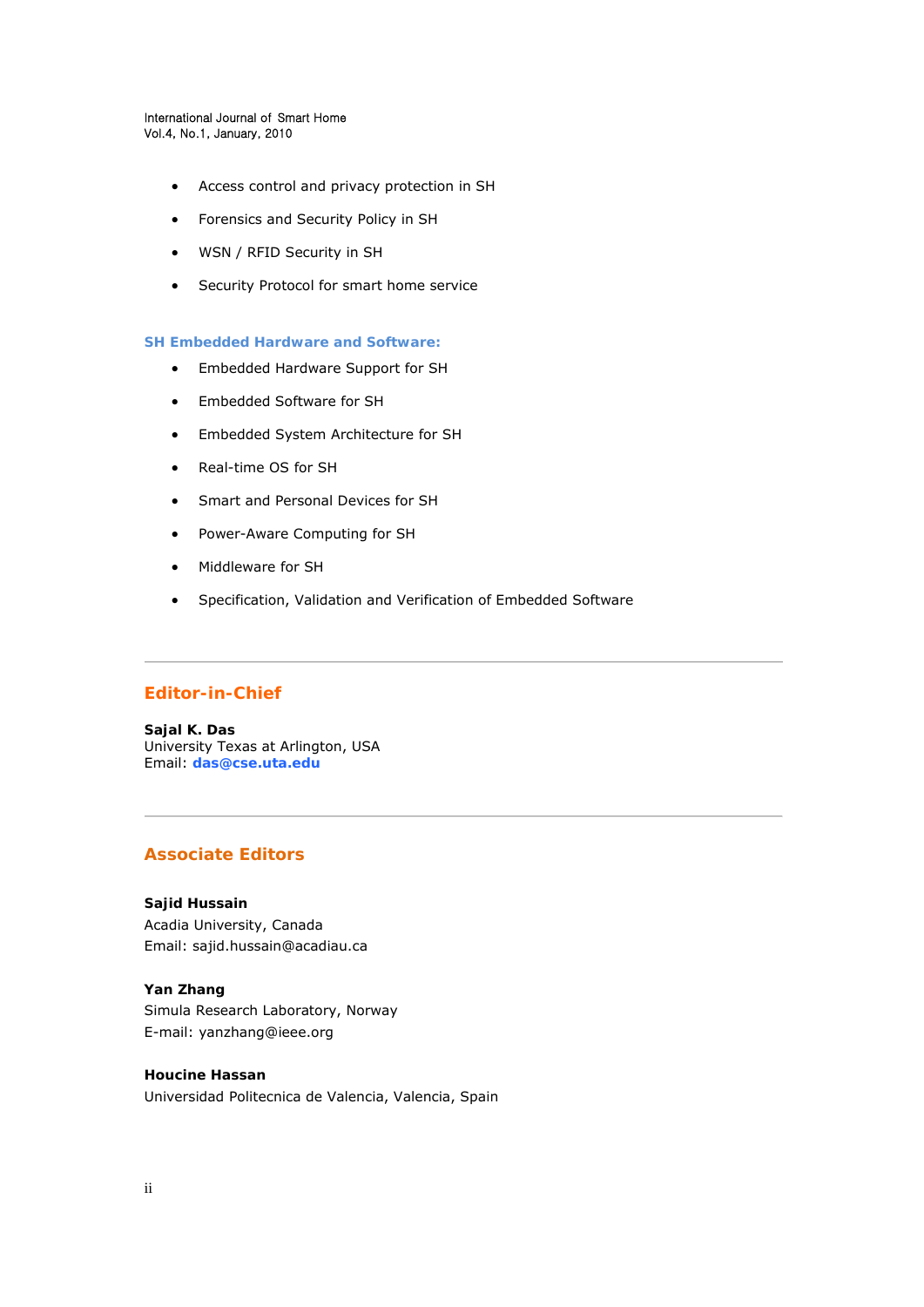E-mail: husein@disca.upv.es

**Sang-Soo Yeo**  BTWorks Inc., Korea / Hannam University, Korea E-mail: ssyeo@msn.com

**Daqing Zhang** Institut Telecom SudParis, France E-mail: daqing.zhang@int-edu.eu

# **Advisory Board (AB)**

Ching-Hsien Hsu (Chung Hua University, Taiwan) Javier Lopez (University of Malaga, Spain) Jianhua Ma (Hosei University, Japan) Jiannong Cao (The Hong Kong Polytechnic University, Hong Kong) Laurence T. Yang (St Francis Xavier University, Canada) Tai-hoon Kim (Hannam University, Korea) Witold Pedrycz (University of Alberta, Canada)

### **General Editor (GE)**

Deok Gyu Lee (ETRI, Korea) George Roussos (University of London, UK) Hesham H. Ali (University of Nebraska at Omaha, USA) Kia Makki (Florida International University, USA) Michael Beigl (University of Karlsruhe, Germany) Niki Pissinou (Florida International University, USA)

## **Editorial Board (EB)**

Alex Zhaoyu Liu (University of North Carolina at Charlotte, USA) Ali Shahrabi (Glasgow Caledonian University, UK) Andry Rakotonirainy (Queensland University of Technology, Australia) Anind K. Dey (Carnegie Mellon University, USA) Antonio Coronato (ICAR-CNR, Italy) Antonio Pescape' (University of Napoli Ў°Federico IIЎ±, Italy) Arek Dadej (University of South Australia, Australia) Bessam Abdulrazak (University of Florida, USA) Biplab K. Sarker (University of New Brunswick, Fredericton, Canada) Bo Yang (University of Electronic Science and Technology of China) Bo-Chao Cheng (National Chung-Cheng University, Taiwan) Borhanuddin Mohd Ali (University of Putra Malaysia, Malaysia)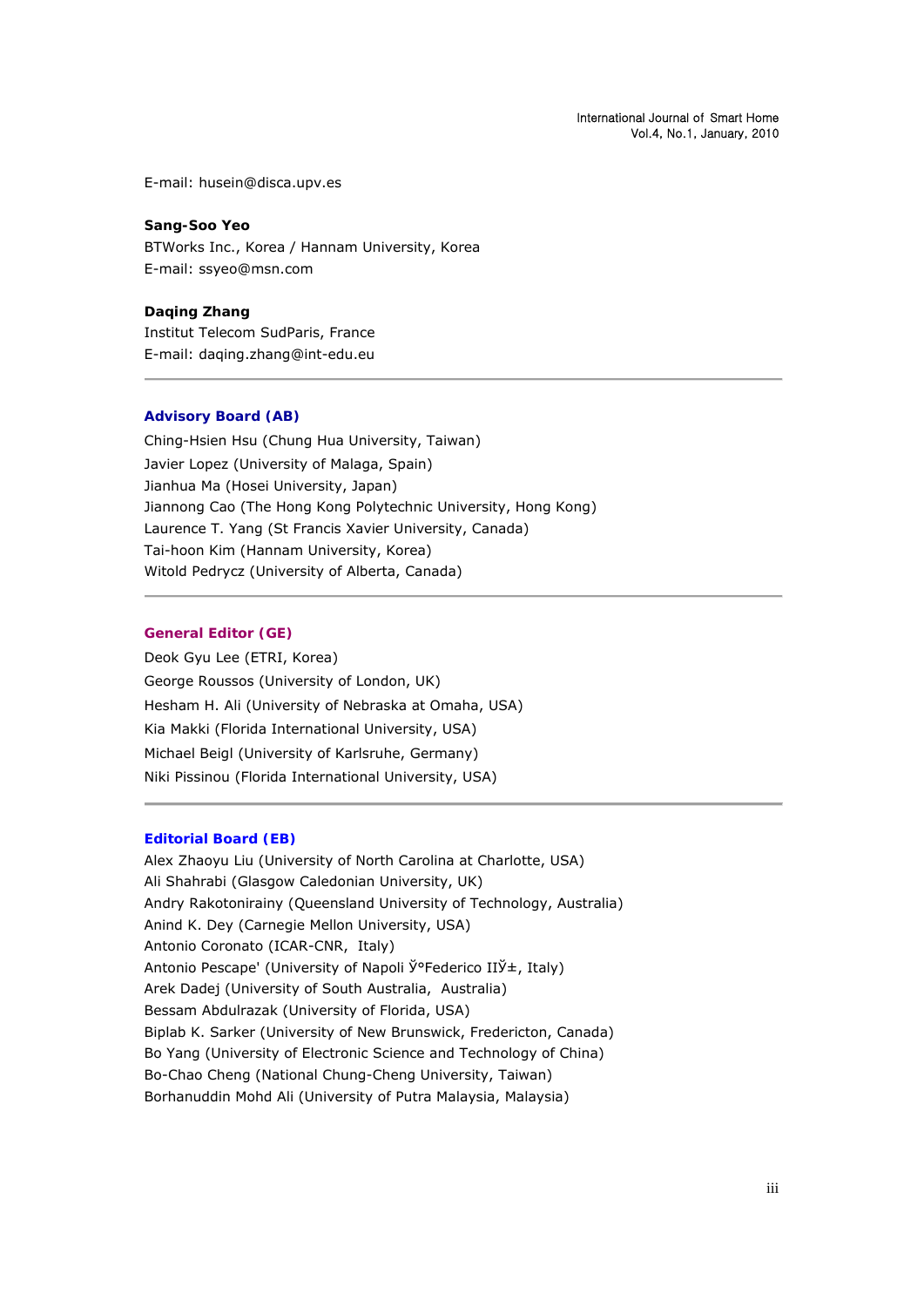Byoung-Soo Koh (DigiCAPS Co., Ltd, Korea) Chunming Rong (University of Stavanger, Norway) Damien Sauveron (University of Limoges, France) Debasish Ghose (Indian Institute of Science, India) Eung-Nam Ko (Baekseok University, Korea) Fabio Martinelli. (National Research Council - C.N.R., Italy) Fevzi Belli, (University of Paderborn, Germany) Gerd Kortuem (Lancaster University, UK) Geyong Min (University of Bradford, UK) Giuseppe De Pietro ( ICAR-CNR, Italy) Hakan Duman (British Telecom, UK) Hans-Peter Dommel (Santa Clara University, USA) Hongli Luo (Indiana University, USA) Huirong Fu (Oakland University, USA) Hung-Chang Hsiao (National Cheng Kung University, Taiwan) HwaJin Park (Sookmyung Women's University , Korea) Ibrahim Kamel (University of Sharjah, UAE) Ilsun You (Koea Bible University, Korea) Irfan Awan (University of Bradford, UK) Jiann-Liang Chen (National Dong Hwa University, Taiwan) Jianzhong Li (Harbin Inst. of Technology, China) Jin Wook Lee (Samsung Advanced Institute of Technology, Korea) Joohun Lee (Dong-Ah Broadcasting College,Korea) Jordi Forne (Universitat Politecnica de Cataluny, Spain) Juan Carlos Augusto (University of Ulster at Jordanstown, UK) Karen Henricksen (NICTA, Australia) Kuei-Ping Shih (Tamkang University, Taiwan) LF Kwok (City University of Hong Kong, HK) Liudong Xing (University of Massachsetts - Dartmouth, USA) Marc Lacoste (France Télécom Division R&D, France) Mei-Ling Shyu (University of Miami, USA) Mounir Mokhtari (INT/GET, France) Paris Kitsos (Hellenic Open University, Greece) Pedro M. Ruiz Martinez (Univ. of Murcia, Spain) Phillip G. Bradford (The University of Alabama, USA) Pilar Herrero (Universidad Politécnica de Madrid, Spain) Qi Shi (Liverpool John Moores University, UK) Rodrigo de Mello(University of Sao Paulo, Brazil ) Serge Chaumette (Université Bordeaux 1,France) Shaohua TANG (South China University of Technology, China) Stefanos Gritzalis (University of the Aegean, Greece) Tatsuya Yamazaki (NICT, Japan) Toshihiro Tabata (Okayama University, Japan) Tsung-Chuan Huang (National Sun Yat-sen University, Taiwan)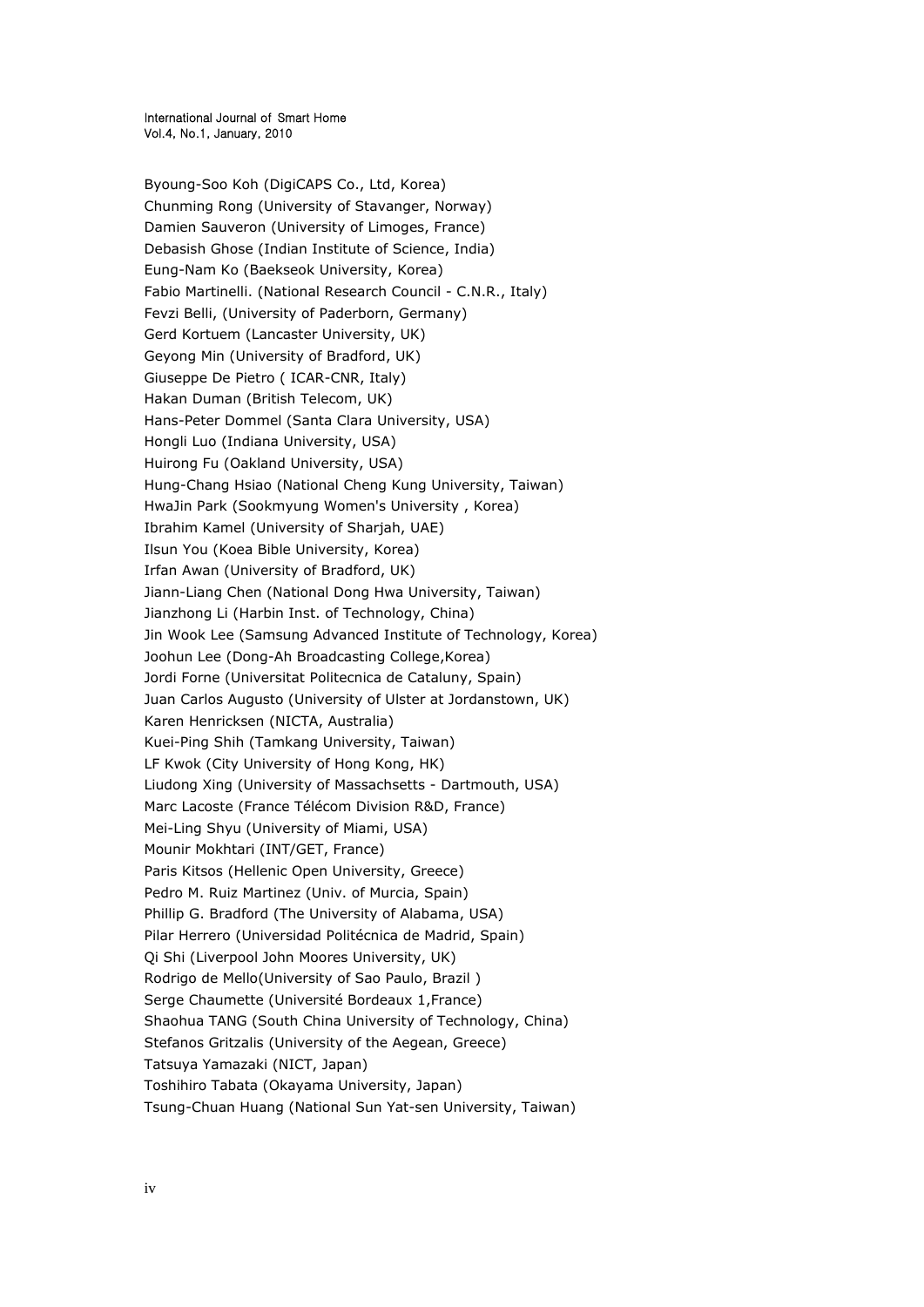Tsutomu Terada (Osaka University, Japan) Umberto Villano (Universita' del Sannio, Italy) Vincenzo De Florio (University of Antwerp, Belgium) Vipin Chaudhary (Wayne State University to University at Buffalo, SUNY) Wen-Shenq Juang (Shih Hsin University, Taiwan) Xinwen Fu (Dakota State University, USA) Yang Guangwen (Tsinghua University, P.R.China) Yoshiaki HORI (Kyushu University, Japan) Young Yong Kim (Yonsei University, Korea Chunming Rong (University of Stavanger, NORWAY) Luciano Bononi (University of Bologna, Italy) Lingyang Song (Philips Research Laboratories, UK) Josef Noll (UniK/University of Oslo, Norway) Jianhua He (Swansea University, UK) Mieso Denko (University of Guelph, Canada) Chik How Tan (Gjшvik University College, Norway) Naixue Xiong (Japan Advanced Institute of Science and Technology, Japan) Frode Eika Sandnes (Oslo University College, Norway) Jun Zheng (Queen College, CUNY, USA) Changhoon Lee (CIST, Korea University, Korea)

# **Editorial Secretary**

Feruza Sattarova Yusufovna (Hannam University, Korea)